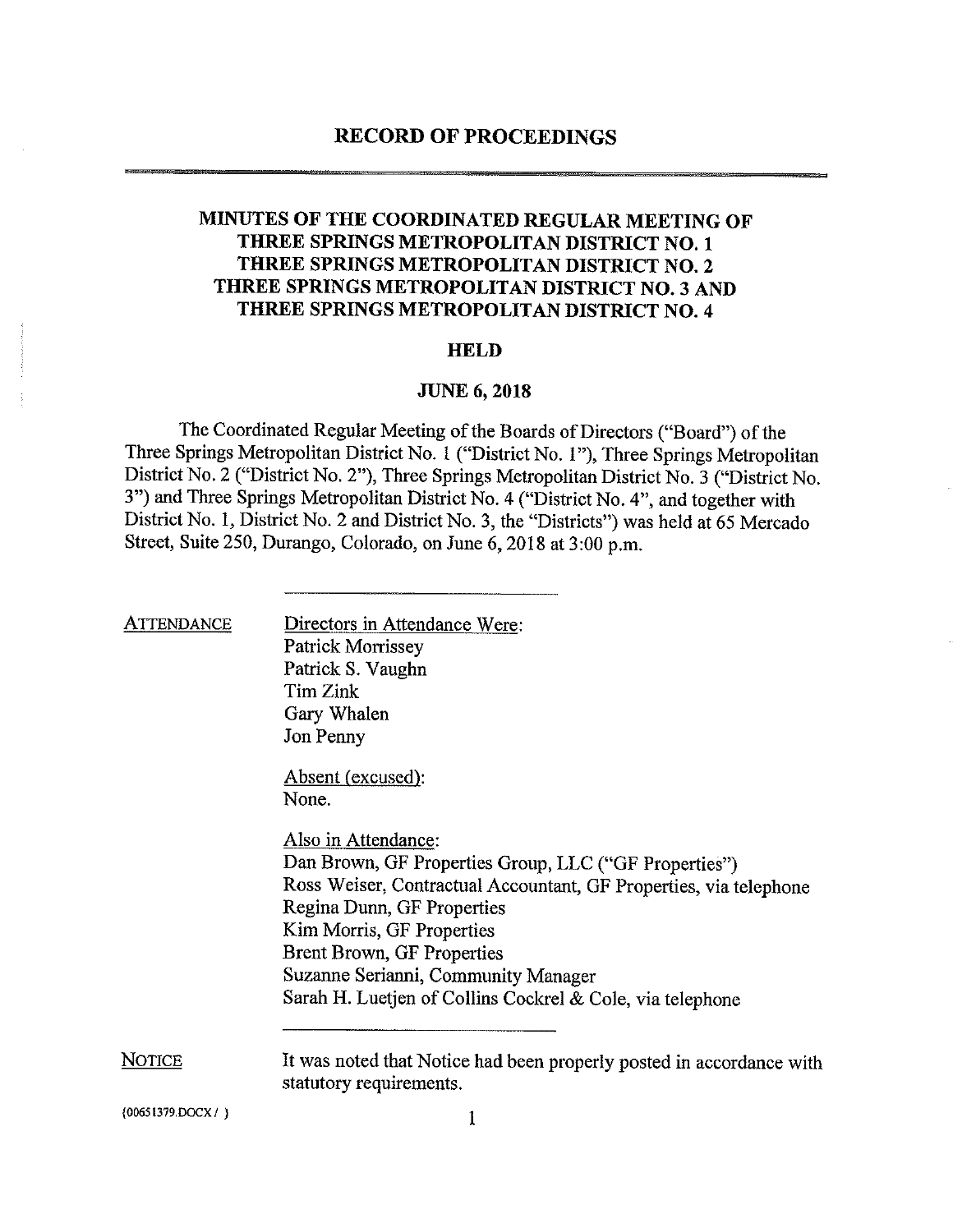## Disclosure of Potential Conflict

of Interest Mr. Cockrel reported that general conflict of interest statements had been received from all directors and previously filed with the Secretary of State at least 72 hours in advance of the meeting, disclosing potential conflicts of interest as follows.

> Chairman Morrissey, is the President and COO of and employed by GF Properties Group, LLC ("GFP"), a Colorado limited liability company, which is affiliated with GRVP, LLC ("GRVP"), a Colorado limited liability company, which is the owner and master developer of all or a significant share of the developable real property within each of the Districts. Additionally, he is an authorized representative of Tierra Group, LLC ("Tierra"), which is the sole member of (i) GRVP and (ii) Tierra Vision Homes, LLC, Tierra Custom Homes, LLC, GFP Mercado, LLC, Confluence Durango, LLC and GFP 3S Apartments, LLC, related entities which own or will own and improve properties within the Districts. GFP, GRVP and Tierra (the "Companies") are each indirectly owned by the Southern Ute Indian Tribe (the "Tribe"). The Tribe is the sole member of GFMC, LLC ("GFMC"), which is the manager of each of the Companies. He is regularly authorized by GFMC to carry out various management activities of the Companies. Although he is an officer, employee and agent of the Companies, he is not an owner or creditor of the Companies, GFMC or the Tribe, nor does he have any other substantial financial interest in the Companies, GFMC or the Tribe.

> Director Vaughn is the Operating Director – Non-Energy and an employee of the Southern Ute Indian Tribe Growth Fund, a division of the Tribe. The Tribe is the sole owner of GFP, which is affiliated with GRVP, a Colorado limited liability company, which is the owner and master developer of all or a significant share of the developable real property within the District. Additionally, he is an authorized representative of Tierra, which is the sole member of  $(i)$ GRVP and (ii) Tierra Vision Homes, LLC, Tierra Custom Homes, LLC, GFP Mercado, LLC, Confluence Durango, LLC and GFP 3S

(00651379.DOCX/ } 2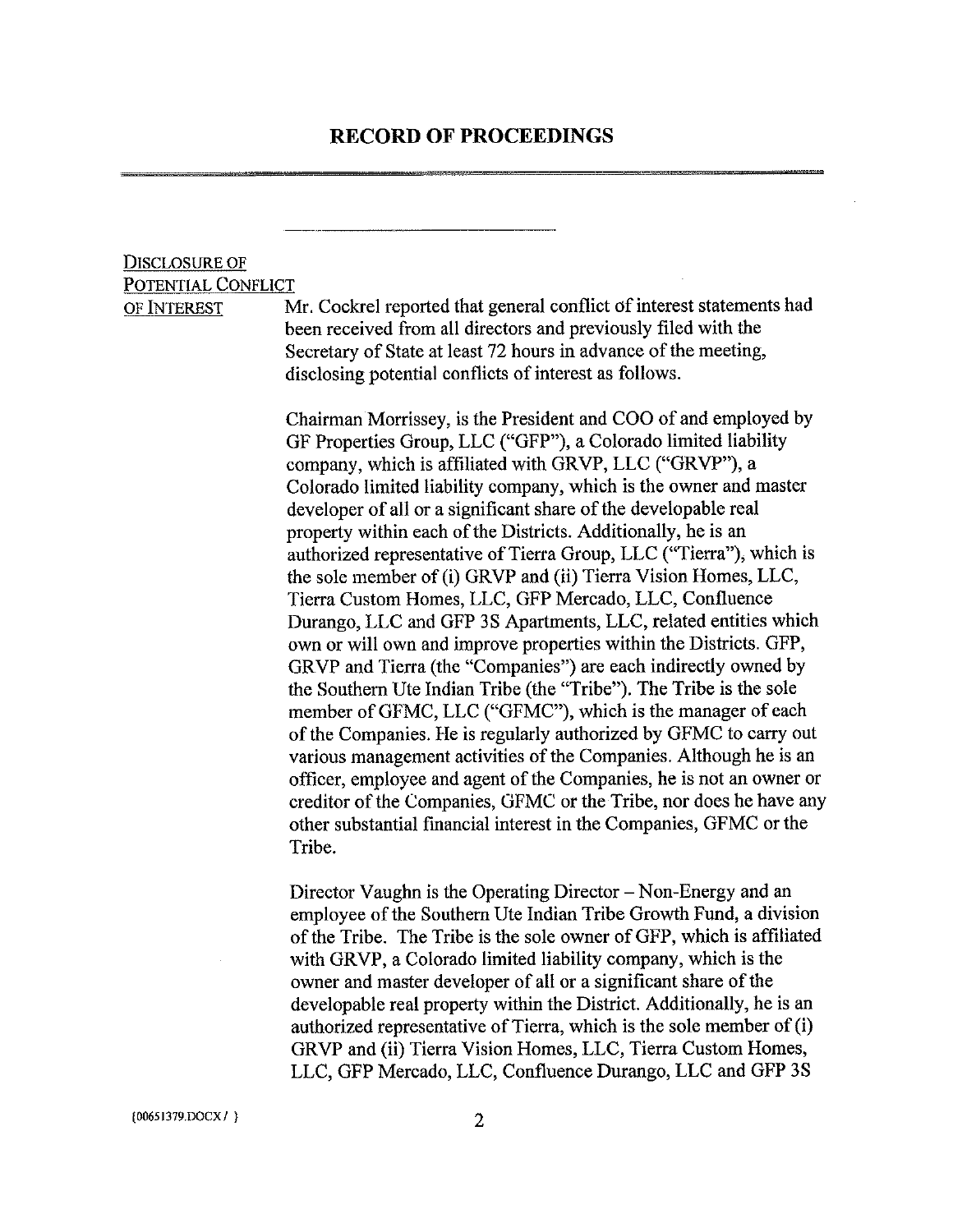Apartments, LLC, related entities which own or will own and improve properties within the District. GFP, GRVP and Tierra are each directly or indirectly owned by the Tribe. The Tribe is the sole member of GFMC, which is the manager of each of the Companies. He is an authorized representative of GFMC for various business purposes. Although he is an officer, employee and agent of the Companies, he is not an owner or creditor of the Companies, GFMC or the Tribe, nor does he have any other substantial financial interest in the Companies, GFMC or the Tribe.

Director Penny is employed by GFP. Additionally, he is an authorized representative of Tierra, which is the sole member of  $(i)$ GRVP and (ii) Tierra Vision Homes, LLC, Tierra Custom Homes, LLC, GFP Mercado, LLC, Confluence Durango, LLC and GFP 3S Apartments, LLC, related entities which own or will own and improve properties within the District. GFP, GRVP and Tierra are each directly or indirectly owned by the Tribe. The Tribe is the sole member of GFMC, which is the manager of each of the Companies. He is an authorized representative of GFMC for various business purposes. Although he is an officer, employee and agent of the Companies, he is not an owner or creditor of the Companies, GFMC or the Tribe, nor does he have any other substantial financial interest in the Companies, GFMC or the Tribe.

Directors Whalen and Zink are also employed by GFP. Additionally, Director Whalen is the Vice President of GFP.

All Directors present stated that the participation of at least three of them in the meeting was necessary to obtain a quorum of the Board or otherwise enable the Board to act; that written disclosures of such potential conflicts of interest of each Director had been filed with the Board and the Secretary of State in accordance with statutory requirements; and that the nature of each Director's private interests related to their employment and/or officership positions with the above-mentioned entities. After each Director had summarily stated for the record the fact and nature of his private interests and had further stated that the determination to participate in voting or take any other action on any contract or other matter in which he may have <sup>a</sup> private interest would be made in compliance with Section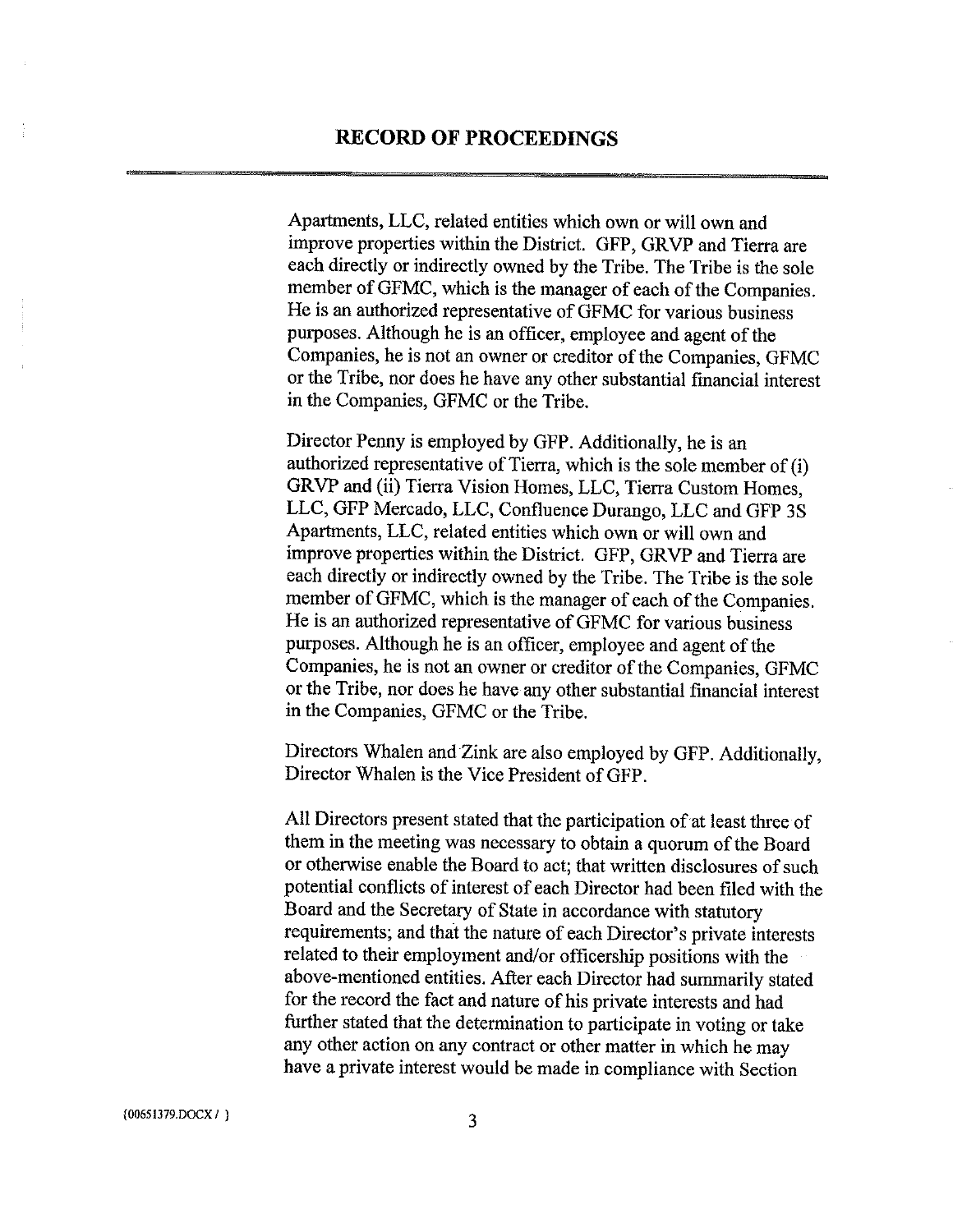|                                               | $24-18-201(1)(b)(V)$ , C.R.S., on an ad hoc basis, the Board turned<br>their attention to the agenda items.                                                                                                                                                                                                                                                                                                  |
|-----------------------------------------------|--------------------------------------------------------------------------------------------------------------------------------------------------------------------------------------------------------------------------------------------------------------------------------------------------------------------------------------------------------------------------------------------------------------|
|                                               | All Disclosure of Potential Conflict of Interest Statements previously<br>filed are deemed continuing for all purposes and are incorporated<br>into the record of the meeting                                                                                                                                                                                                                                |
| <b>MINUTES</b>                                | The Board reviewed the minutes of the March 7, 2018 Regular<br>Meeting. After discussion and upon motion duly made by Director<br>Whalen, seconded by Director Penny and unanimously carried, the<br>minutes of the meeting were approved as revised.                                                                                                                                                        |
| <b>MAY 8, 2018</b><br><b>ELECTION RESULTS</b> |                                                                                                                                                                                                                                                                                                                                                                                                              |
| <b>AND ELECTION OF</b><br><b>OFFICERS</b>     | Ms. Luetjen advised the Board that at the close of business on March<br>6, 2018, there were not more candidates for Directors than offices to<br>be filled on the Boards of each District; therefore, as authorized by<br>the Resolutions Calling for the Election, the designated election<br>official canceled the election and the following candidates were<br>declared elected for the following terms: |
|                                               | Jon Penny for a four-year term expiring in 2022<br>Patrick J. Morrissey for a four-year term expiring in 2022 and<br>Patrick S. Vaughn for a four-year term expiring in 2022.                                                                                                                                                                                                                                |
|                                               | Ms. Luetjen further advised the Board that each term of office for<br>Directors Penny, Morrissey and Vaughn have begun after the May 8,<br>2018 election date. The new oaths of office were administered and<br>filed with the appropriate agencies.                                                                                                                                                         |
|                                               | Following discussion, upon motion duly made, seconded and<br>unanimously carried, the Board elected the officers to the Board as<br>follows:                                                                                                                                                                                                                                                                 |
|                                               | Patrick J. Morrissey - President<br>Jon Penny - Treasurer<br>Tim Zink - Secretary                                                                                                                                                                                                                                                                                                                            |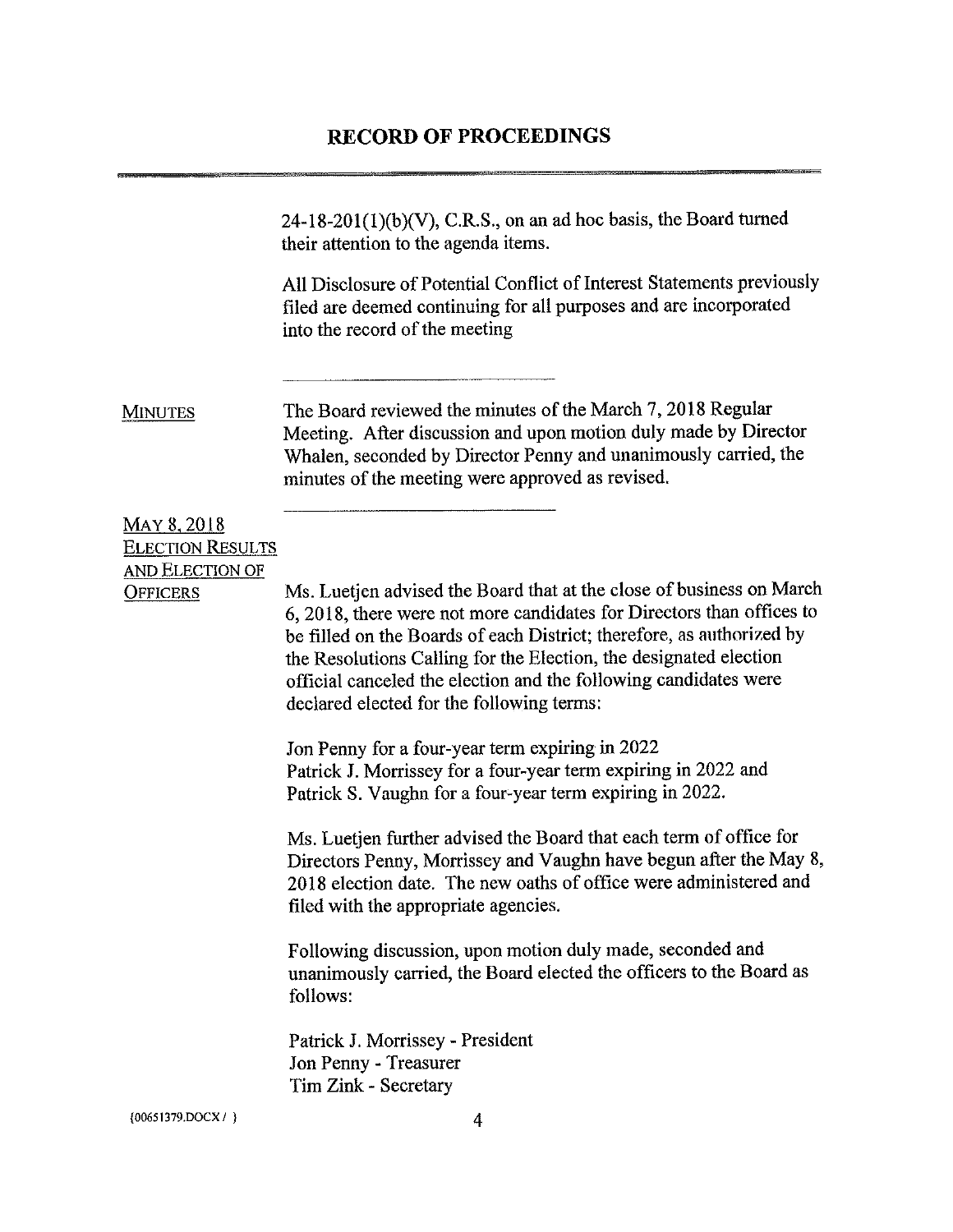Patrick S. Vaughn - Vice President/Assistant Secretary/Treasurer Gary Whalen - Vice President/Assistant Secretary/Treasurer

## 2017 BUDGET

AMENDMENT Chairman Morrissey opened the public hearing to consider an amendment of the 2017 Budget for District No. 1, after noting that notice of such hearing was published in accordance with statutory requirements. Chairman Morrissey presented the amended budget and reported the amendment is necessary due to expenditures exceeding original appropriations in the General Fund for District No. 1. After discussion and upon motion duly made, seconded and unanimously carried, the Board adopted the Resolution to Amend 2017 Budget for District No. 1, a copy of which is attached hereto and incorporated herein by this reference. Ms. Luetjen was requested to file the amendment document for District No. <sup>1</sup> with the Division ofLocal Government.

> Chairman Morrissey then opened the public hearing to consider an amendment of the 2017 Budget for District No. 3, after noting that notice of such hearing was published in accordance with statutory requirements. Chairman Morrissey presented the amended budget and reported the amendment is necessary due to expenditures exceeding original appropriations in the Debt Service Fund for District No. 3. After discussion and upon motion duly made, seconded and unanimously carried, the Board adopted the Resolution to Amend 2017 Budget for District No. 3, a copy of which is attached hereto and incorporated herein by this reference. Ms. Luetjen was requested to also file the amendment document for District No. 3 with the Division of Local Government.

# Financial

REPORT Dan Brown presented a summary of invoices totaling \$40,734.43 for ratification and payment, which summary is attached hereto and incorporated herein by this reference. After discussion and upon motion duly made by Director Whalen, seconded by Director Penny and unanimously carried, the Board ratified disbursements and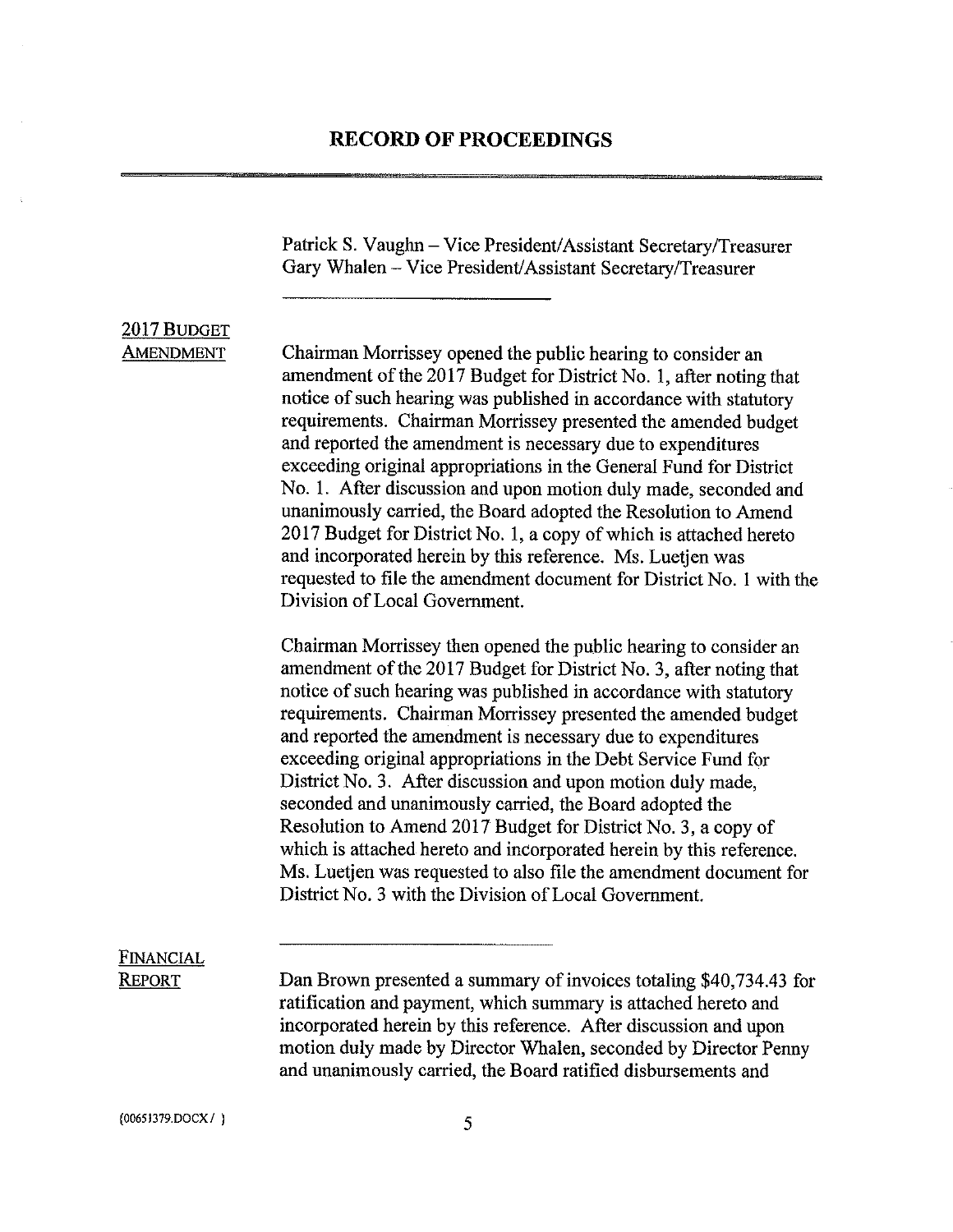payment of various District costs totaling \$40,734.43 as set forth on the summary.

| 2017 AUDIT FOR              |                                                                                                                                                                                                                                                                                                                                                                                                                                                              |
|-----------------------------|--------------------------------------------------------------------------------------------------------------------------------------------------------------------------------------------------------------------------------------------------------------------------------------------------------------------------------------------------------------------------------------------------------------------------------------------------------------|
| DISTRICT NOS. 1 & 3         | Ross Weiser updated the Board on the 2017 Audit for District Nos. 1<br>and 3. He noted that the Audits were close to being completed.<br>Upon further discussion, motion duly made, seconded and<br>unanimously carried, the Board approved each Audit upon final<br>legal review.                                                                                                                                                                           |
| DEVELOPMENT<br>REPORT       | Jon Penny noted that there were no Change Orders for ratification                                                                                                                                                                                                                                                                                                                                                                                            |
|                             | and approval at this time.<br>Mr. Penny then presented the Master Service Agreement for<br>Landscape Services, Contract Work Order #2 for Landscape<br>Services (water pump replacement), Master Service Agreement for<br>Real Estate Services and Master Construction Agreement (road<br>work) for ratification and approval. Upon discussion and motion<br>duly made, seconded and unanimously carried, the Board ratified<br>each Agreement as presented. |
| <b>NOTICE POSTING</b>       | Ms. Luetjen presented the Resolutions designating the location for<br>each District to post the 24-hour agenda notices as required by<br>statute. Upon motion duly made, seconded and unanimously<br>carried, the Board adopted the Resolutions designating 65 Mercado<br>Street, #250, Durango, as the posting location for each of the<br>Districts.                                                                                                       |
| <b>MEETING</b><br>Adjourned | There being no further business to come before the Board at this<br>time, the meeting was adjourned.                                                                                                                                                                                                                                                                                                                                                         |